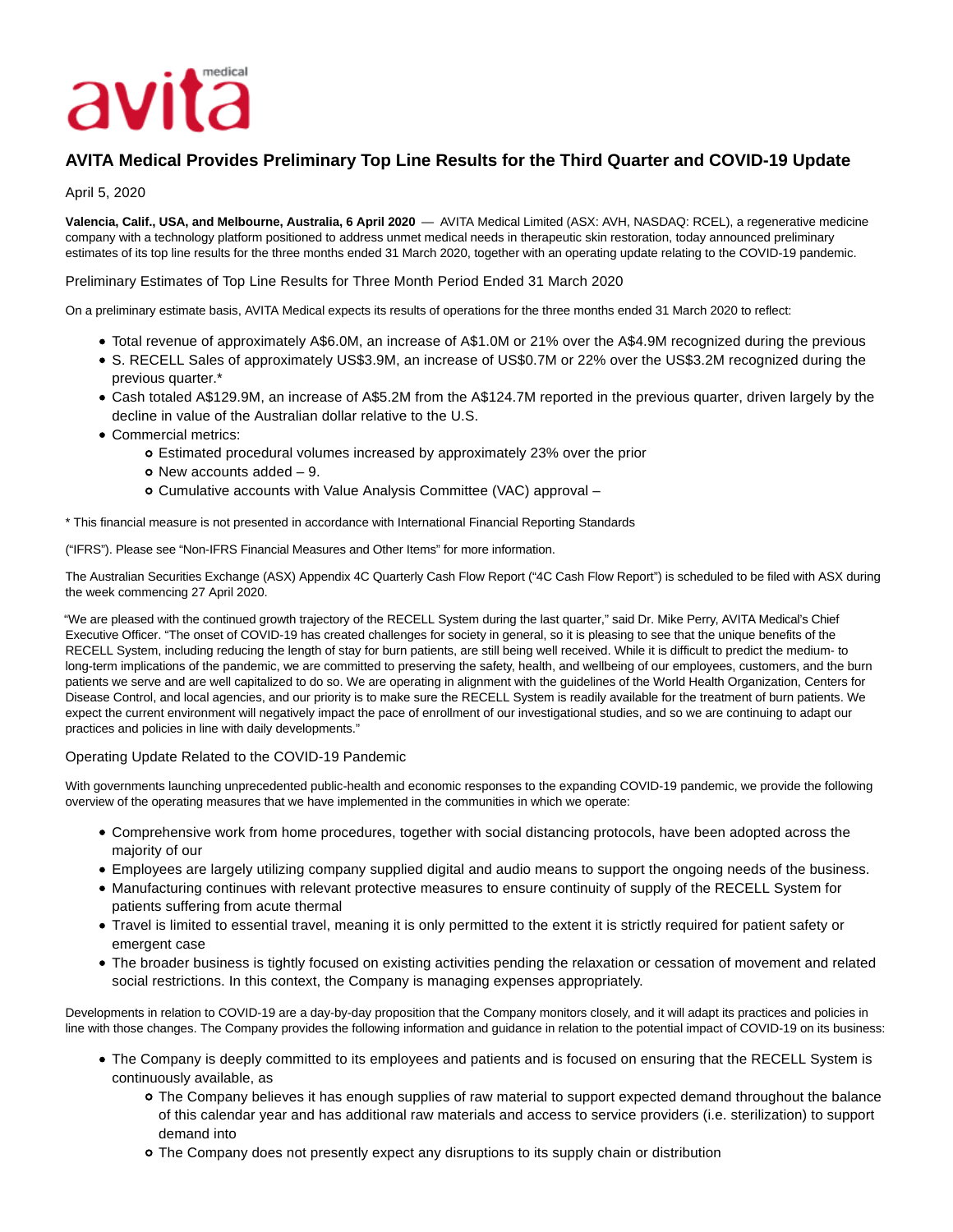- To ensure continuity of supply, the Company has arranged for RECELL System inventory to be stored at various locations outside of our Ventura manufacturing
- Burn procedures are not elective and cannot be
	- Severe burn patients face serious health complications requiring immediate treatment and hospitalization, including within intensive care units (ICU's).
	- The incidence of burn procedures is "lumpy" and subject to multiple extrinsic and unpredictable conditions. The onset of COVID-19 has not changed that
	- Through the date of this report, there has been no substantial change in ordering habits of our hospitals.
- Healthcare institutions across the United States have implemented various restrictions, and together with our own COVID-19 protocols, we therefore have dramatically reduced face-to-face experience with our existing, new and potential customers. In the majority of territories, our clinical and commercial support employees are no longer providing live case support at the
	- Our commercial team is leveraging digital tools to sustain our business, preserve relationships, and support continued excellent results for burn
- Our RECELL System super users are more clinically experienced, and therefore more independent, than our newer users for whom we are deploying additional coaching, training, and
- Our field force continues to support cases and provide training virtually. For example, our case support staff are already successfully using online channels to provide virtual support for surgeons treating patients with the RECELL System (as needed).
- The Company will continue to target new account initiations throughout the course of 2020; however, the rate of progression is likely to be impaired by the current operating
	- With COVID-19 protocols in place and limited onsite hospital presence for our personnel, it is possible that new account acquisition and new user uptake may be delayed or more graduated than would otherwise be the
	- The cancellation of various professional meetings (e.g. the 2020 Annual American Burn Association Meeting in March) is disappointing and provides more limited access to existing and new customers than previously anticipated. The Company continues to pursue its communications and related strategies for abstracts, posters, and
- Investigational studies within the United States are largely being de-prioritized by hospitals and sponsors in order to not distract critical resources away from patients requiring COVID-19 treatment. While some of the Company's study sites continue to search for patients to enroll, the Company largely expects there to be a pause in enrollment and site roll-out until the COVID-19 pandemic
- The Company is well-capitalized and does not currently require additional

## Corporate Presentation

An updated corporate presentation will also be available on the Company's website later today.

Authorized for release by the Chief Executive Officer of Avita Medical Limited.

# ###

# Non-IFRS Financial Measures and Other Items

The foregoing information and estimates are preliminary in nature and are subject to revision as we prepare our 4C Cash Flow Report and other disclosures as of and for the three months ended 31 March 2020, including all disclosures required by ASX Listing Rules. Because we have not completed our normal quarterly closing and review procedures for the three months ended 31 March 2020, and subsequent events may occur that require material adjustments to these results, the final results and other disclosures for this period may differ materially from these estimates. These estimates should not be viewed as a substitute for the full disclosure of our 4C Cash Flow Report. These estimated results of operations should be read together with subsequent filings and announcements, including any subsequent press release announcing the Company's earnings for the quarter ended 31 March 2020.

# Non-IFRS Financial Measures and Other Items

We use the following measures of financial performance which are not presented in accordance with IFRS:

"U.S. RECELL Sales", which is the amount of revenue, denominated in United States dollars, we generate from our commercial efforts in relation to the sale of RECELL Systems within the United

States. Management believes that this measurement is useful for comparing period to period sales performance, and product acceptance, of the Company's lead product, the RECELL System, within the United States burn market.

U.S. RECELL Sales is a non-GAAP financial measure used by management in evaluating sales performance, and product acceptance, within the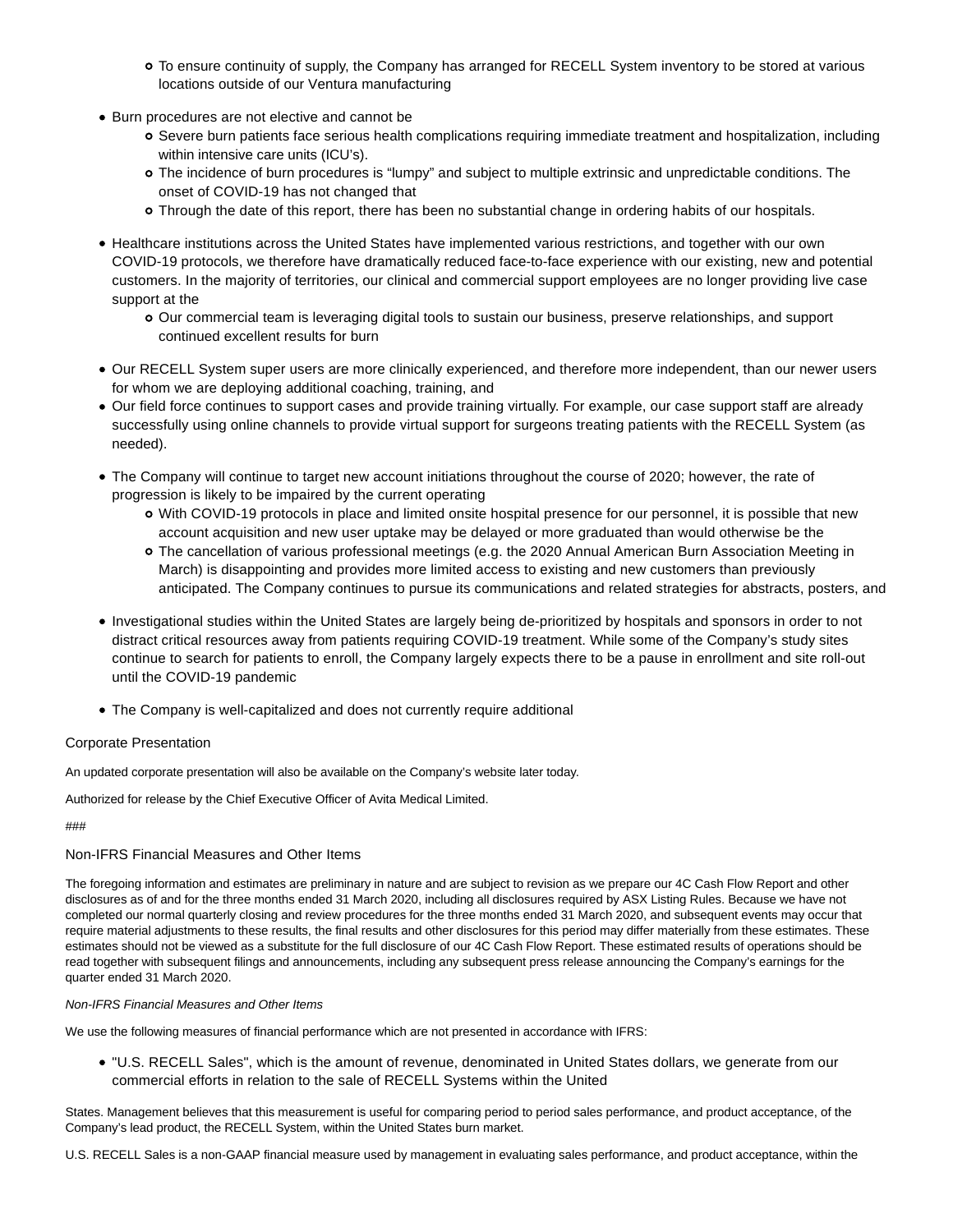United States and for the purposes of making strategic decisions. Management believes that the presentation of U.S. RECELL Sales provides useful information to investors regarding our revenue results because they assist both investors and management in analyzing and benchmarking the performance and value of our business. U.S. RECELL Sales provides indicators of product performance that are not affected by currency fluctuations. Accordingly, management believes that this measurement is useful for comparing general sales performance from period to period in the Company's largest market.

### ABOUT AVITA MEDICAL LIMITED

AVITA Medical is a regenerative medicine company with a technology platform positioned to address unmet medical needs in burns, chronic wounds, and aesthetics indications. AVITA Medical's patented and proprietary collection and application technology provides innovative treatment solutions derived from the regenerative properties of a patient's own skin. The medical devices work by preparing a REGENERATIVE EPIDERMAL SUSPENSION (RES®), an autologous suspension comprised of the patient's skin cells necessary to regenerate natural healthy epidermis. This autologous suspension is then sprayed onto the areas of the patient requiring treatment.

AVITA Medical's first U.S. product, the RECELL® System, was approved by the U.S. Food and Drug Administration (FDA) in September 2018. The RECELL System is indicated for use in the treatment of acute thermal burns in patients 18 years and older. The RECELL System is used to prepare Spray-On Skin™ Cells using a small amount of a patient's own skin, providing a new way to treat severe burns, while significantly reducing the amount of donor skin required. The RECELL System is designed to be used at the point of care alone or in combination with autografts depending on the depth of the burn

injury. Compelling data from randomized, controlled clinical trials conducted at major U.S. burn centers and real-world use in more than 8,000 patients globally, reinforce that the RECELL System is a significant advancement over the current standard of care for burn patients and offers benefits in clinical outcomes and cost savings. Healthcare professionals should read the INSTRUCTIONS FOR USE - RECELL® Autologous Cell Harvesting Device [\(https://recellsystem.com/\)](https://recellsystem.com/) for a full description of indications for use and important safety information including contraindications, warnings and precautions.

In international markets, our products are marketed under the RECELL System brand to promote skin healing in a wide range of applications including burns, chronic wounds and aesthetics. The RECELL System is TGA-registered in Australia and received CE-mark approval in Europe.

To learn more, visi[t www.avitamedical.com.](http://www.avitamedical.com/)

## CAUTIONARY NOTE REGARDING FORWARD-LOOKING STATEMENTS

This letter includes forward-looking statements. These forward-looking statements generally can be identified by the use of words such as "anticipate," "expect," "intend," "could," "may," "will," "believe," "estimate," "look forward," "forecast," "goal," "target," "project," "continue," "outlook," "guidance," "future," other words of similar meaning and the use of future dates. Forward-looking statements in this letter include, but

are not limited to, statements concerning, among other things, our ongoing clinical trials and product development activities, regulatory approval of our products, the potential for future growth in our business, and our ability to achieve our key strategic, operational and financial goal. Forward-looking statements by their nature address matters that are, to different degrees, uncertain. Each forward- looking statement contained in this letter is subject to risks and uncertainties that could cause actual results to differ materially from those expressed or implied by such statement. Applicable risks and uncertainties include, among others, the timing of regulatory approvals of our products; physician acceptance, endorsement, and use of our products; failure to achieve the anticipated benefits from approval of our products; the effect of regulatory actions; product liability claims; risks associated with international operations and expansion; and other business effects, including the effects of industry, economic or political conditions outside of the company's control. Investors should not place considerable reliance on the forward-looking statements contained in this letter. Investors are encouraged to read our publicly available filings for a discussion of these and other risks and uncertainties. The forward-looking statements in this letter speak only as of the date of this release, and we undertake no obligation to update or revise any of these statements.

### FOR FURTHER INFORMATION:

| U.S. Media                    | Investors:                    |
|-------------------------------|-------------------------------|
| Sam Brown, Inc.               | <b>Westwicke Partners</b>     |
| <b>Christy Curran</b>         | Caroline Corner               |
| Phone +1 615 414 8668         | Phone +1 415 314 1725         |
| christycurran@sambrown.com    | caroline.corner@westwicke.com |
|                               |                               |
| O.U.S Media                   | <b>AVITA Medical Ltd</b>      |
| <b>Monsoon Communications</b> | David McIntyre                |

Rudi Michelson

Chief Financial Officer Phone +1 661 367 9178